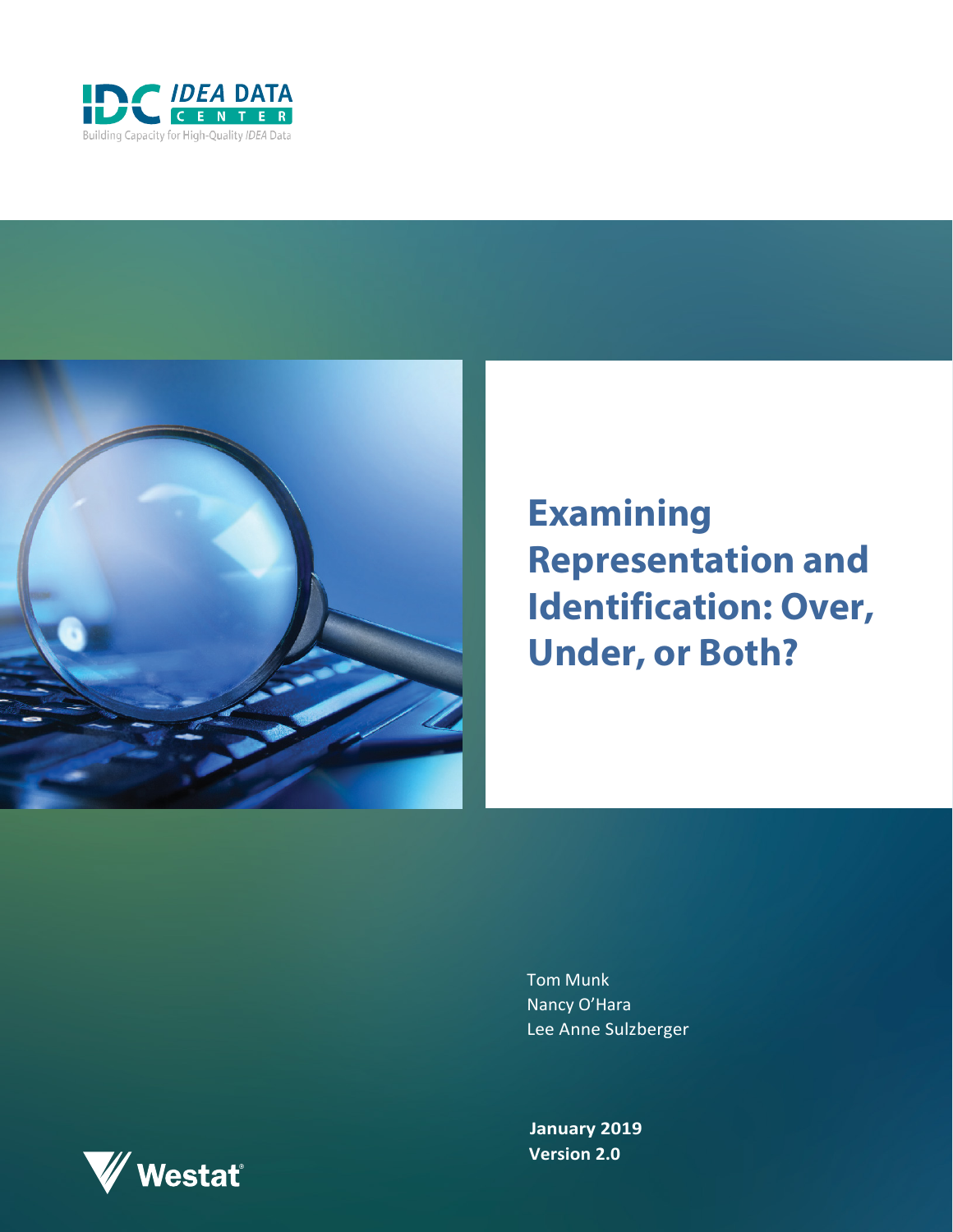

The *IDEA* Data Center (IDC) created this document under U.S. Department of Education, Office of Special Education Programs Grant No. H373Y130002. Richelle Davis and Meredith Miceli serve as the project officers.

The views expressed herein do not necessarily represent the positions or policies of the U.S. Department of Education. No official endorsement by the U.S. Department of Education of any product, commodity, service, or enterprise mentioned in this publication is intended or should be inferred. This product is public domain.Authorization to reproduce itin whole orin partis granted.

For more information about the *IDEA* Data Center's work and its partners, se[e www.ideadata.org.](http://www.ideadata.org/)

#### **Suggested Citation:**

Munk, T., O'Hara, N., and Sulzberger, L. (2019, January). *Examining Representation and Identification: Over, Under, or Both?*. (Version 2.0). *IDEA* Data Center. Rockville, MD: Westat.





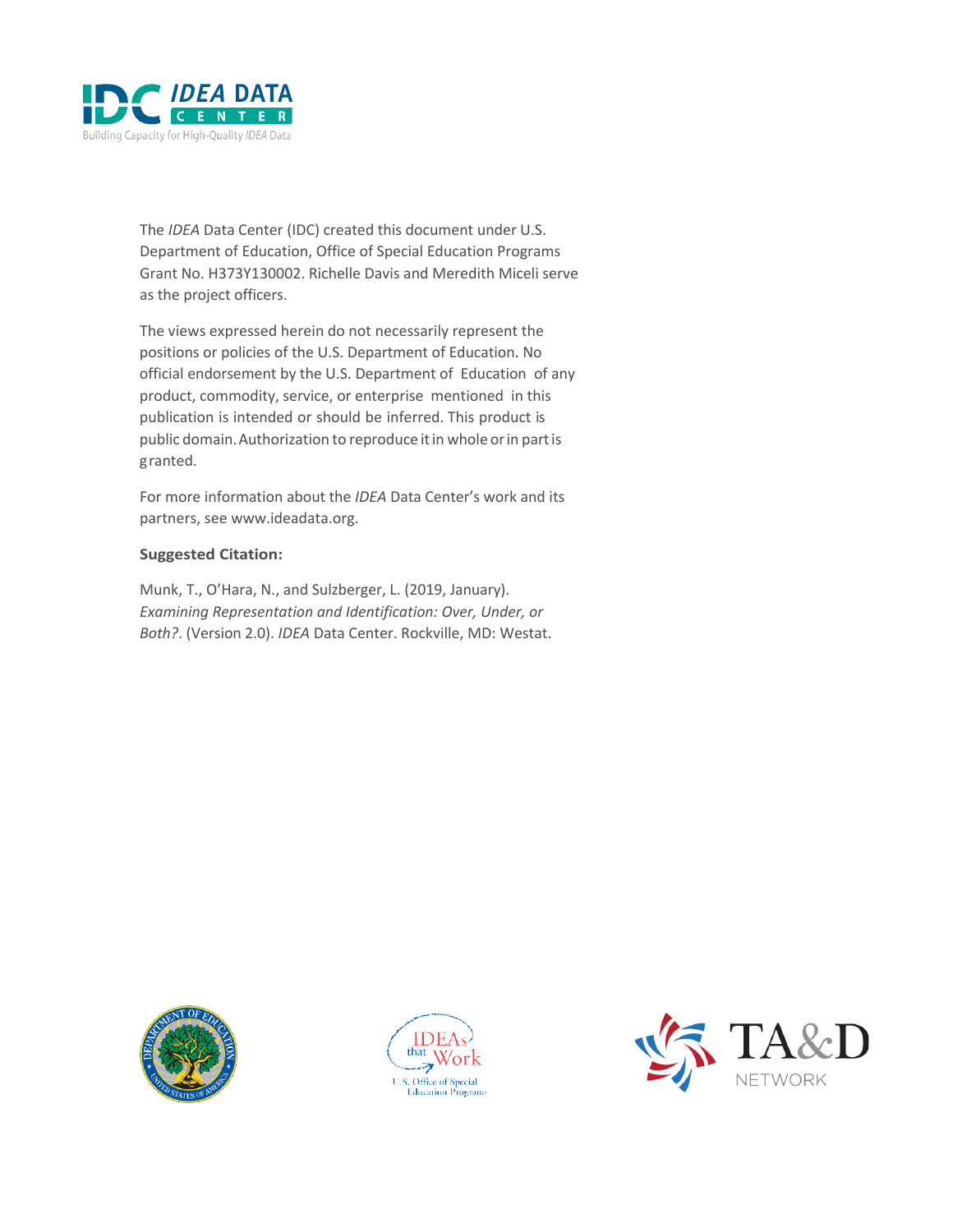

# **Examining Representation and Identification: Over, Under, or Both?**

Significant disproportionality with regard to identifying children as children with disabilities or as children with specific disabilities is, by definition, overrepresentation. This resource helps clarify what the term overrepresentation means and defines three related terms: over-identification, under-identification, and underrepresentation. This resource also provides several scenarios and initial guiding questions that show how the four terms are related. States can use their answers to the guiding questions, in conjunction with the *IDEA* Data Center's (IDC) *[Success Gaps Toolkit](https://ideadata.org/resources/resource/1538/success-gaps-toolkit)*, to help identify and address the factors contributing to significant disproportionality (i.e., overrepresentation) within school districts. IDC's Resource Library also offers [a collection](https://ideadata.org/resource-library/listing/?search=%22OSEP+Resources+on+Significant+Disproportionality%22&sort=relevancy&format%5B%5D=56673176140ba026618b456a&format%5B%5D=58345a5b150ba063378b4594&format%5B%5D=57a8d13f140ba09a398b4572&format%5B%5D=54c6ba7f150ba0c1508b4569&format%5B%5D=5554fd44140ba0c44b8b457b&format%5B%5D=545cd5cc140ba02c4a8b4568) of [resources on significant disproportionality.](https://ideadata.org/search?keyword=significant%20disproportionality&sort_bef_combine=search_api_relevance%20DESC)

| <b>Term</b>          | Definition <sup>1</sup>                                                                                                                                                                                                                              |
|----------------------|------------------------------------------------------------------------------------------------------------------------------------------------------------------------------------------------------------------------------------------------------|
| Identification       | The result of a multistep process that determines whether a child has a disability<br>as defined by the Individuals with Disabilities Education Act (IDEA) and needs<br>special education services as a child with a disability.                     |
| Over-identification  | The inappropriate identification of a child who does not actually have the<br>identified disability and who does not need special education services as a child<br>with a disability. The term also can be applied to a group of children.           |
| Under-identification | The failure to appropriately identify a child who has a disability and needs special<br>education services as a child with a disability. The term also can be applied to a<br>group of children.                                                     |
|                      |                                                                                                                                                                                                                                                      |
| Representation       | The rate at which children from a particular racial/ethnic group are identified as<br>children with disabilities or as children with specific disabilities, as determined by a<br>mathematical formula.                                              |
| Overrepresentation   | Occurs when children from a particular racial/ethnic group have a higher risk of<br>being identified as children with disabilities or as children with specific disabilities,<br>as compared to children not in that particular racial/ethnic group. |
| Underrepresentation  | Occurs when children from a particular racial/ethnic group have a lower risk of<br>being identified as children with disabilities or as children with specific disabilities,<br>as compared to children not in that particular racial/ethnic group.  |

1 Descriptions adapted from the U.S. Department of Education, Office for Civil Rights, *Dear Colleague Letter: Preventing Racial Discrimination in Special Education*, December 12, 2016, footnote 5. Downloaded from [https://www2.ed.gov/about/offices/list/ocr/letters/colleague-201612-racedisc-special-education.pdf.](https://www2.ed.gov/about/offices/list/ocr/letters/colleague-201612-racedisc-special-education.pdf) See also footnote 1, page 92380 of *Federal Register*, Vol. 81, No. 243, December 19, 2016.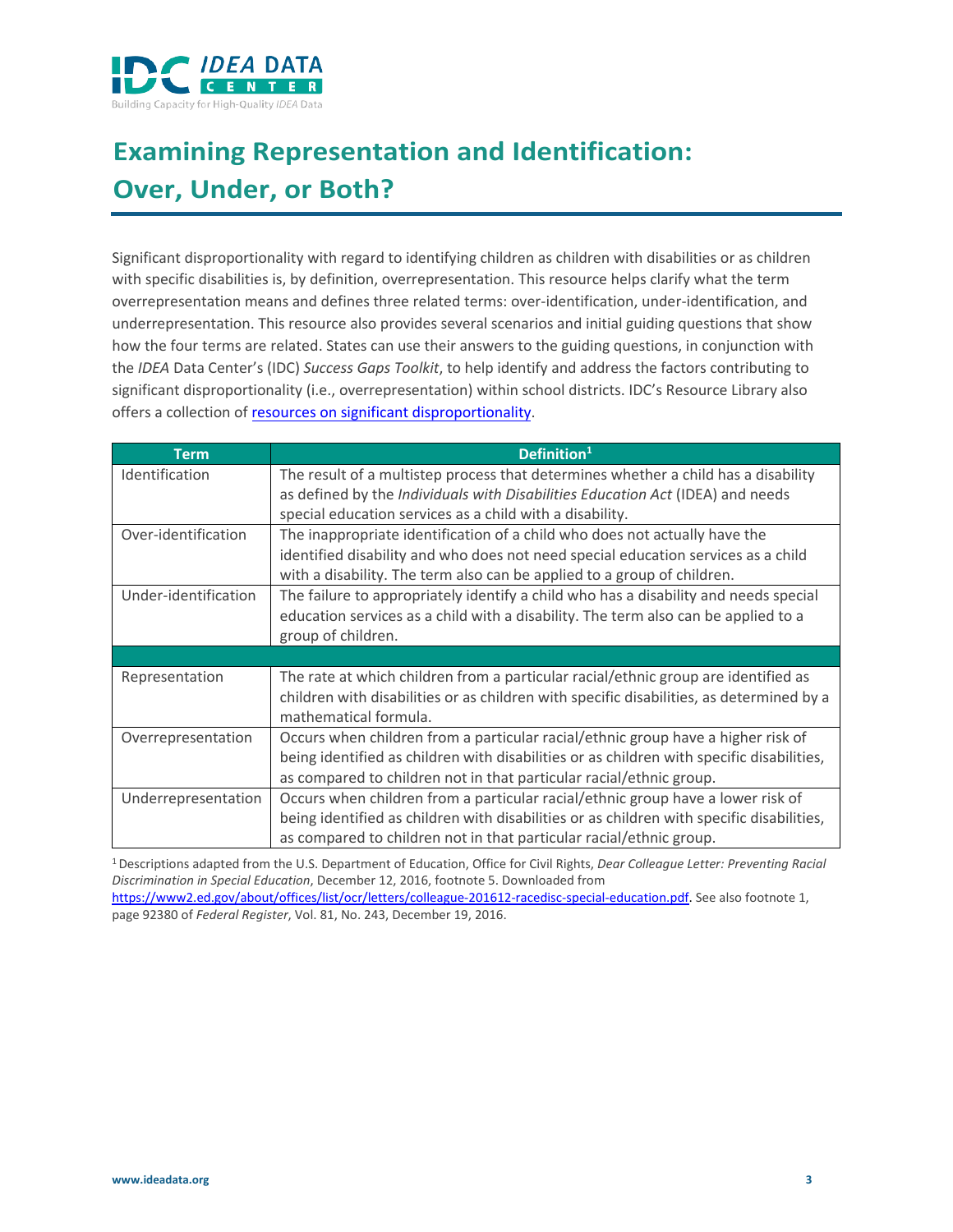

#### **Scenario 1: White Children and Autism**

State A is calculating risk ratios to determine if there is significant disproportionality within its districts in the area of identification for the required seven racial/ethnic groups.[1](#page-3-0) The analyses show that White children in District 1 are three times as likely as all other children in the district to be identified with autism (i.e., White children have a risk ratio of 3.0 for autism; White children are overrepresented). The state risk ratio threshold is 2.5; therefore, District 1 has significant disproportionality in the area of White children identified with autism. In addition to examining policies, procedures, and practices, states can ask the following questions to gain a deeper understanding of the factors that may have contributed to the significant disproportionality.

| <b>Question</b>                                                                                                                                                                                            | <b>Action</b>                                                                                                                                                                                                                                                                                                                                                                                                                                                                                                                                                                                                                                               |
|------------------------------------------------------------------------------------------------------------------------------------------------------------------------------------------------------------|-------------------------------------------------------------------------------------------------------------------------------------------------------------------------------------------------------------------------------------------------------------------------------------------------------------------------------------------------------------------------------------------------------------------------------------------------------------------------------------------------------------------------------------------------------------------------------------------------------------------------------------------------------------|
| Is the overrepresentation of White children<br>identified with autism best understood as<br>an underrepresentation of another racial/<br>ethnic group?                                                     | Review the risk-ratio calculations for autism for the<br>$\bullet$<br>other racial/ethnic groups in the district. Perform the<br>calculations regardless of the size of the groups.<br>There will be some groups that are underrepresented<br>(risk ratios <1). Which groups are they? How extreme<br>are the levels of underrepresentation (i.e., how small<br>are the risk ratios)? How many children are involved?<br>An overrepresentation of White children identified<br>with autism might be best understood as the<br>underrepresentation of another racial/ethnic group<br>that is substantial in size and also substantially<br>underrepresented. |
| Is the district over-identifying White children<br>with autism (i.e., inappropriately identifying<br>them with autism)?                                                                                    | Review policies, procedures, and practices to identify<br>$\bullet$<br>and correct any that are not in compliance with IDEA.<br>Look especially for any that may be contributing to an<br>over-identification of White children.<br>Identify and address any factors that may be<br>$\bullet$<br>contributing to over-identification of White children<br>with autism. Use Comprehensive Coordinated Early<br>Intervening Services (CCEIS) to address any<br>contributing factors.                                                                                                                                                                          |
| Is the district under-identifying other<br>racial/ethnic groups (e.g., failing to<br>appropriately identify Black or African<br>American children or Hispanic/Latino<br>children as children with autism)? | Review the risk ratio calculations for autism for the<br>$\bullet$<br>other racial/ethnic groups to identify instances of<br>underrepresentation.<br>Review policies, procedures, and practices to identify<br>$\bullet$<br>and correct any that are not in compliance with IDEA.<br>Focus on those that may be contributing to any<br>under-identification in the autism category.<br>Identify and address any factors that may be<br>$\bullet$<br>contributing to under-identification. Use CCEIS to<br>address any contributing factors.                                                                                                                 |

<span id="page-3-0"></span> $1$  Although this example focuses on autism, IDEA Section 618(d) requires states to collect and examine data to determine if significant disproportionality based on race/ethnicity is occurring with respect to (1) the identification of children as children with disabilities, including the identification of children as children with specific disabilities; (2) placement in particular educational settings; and (3) the incidence, duration, and type of disciplinary actions, including suspensions and expulsions.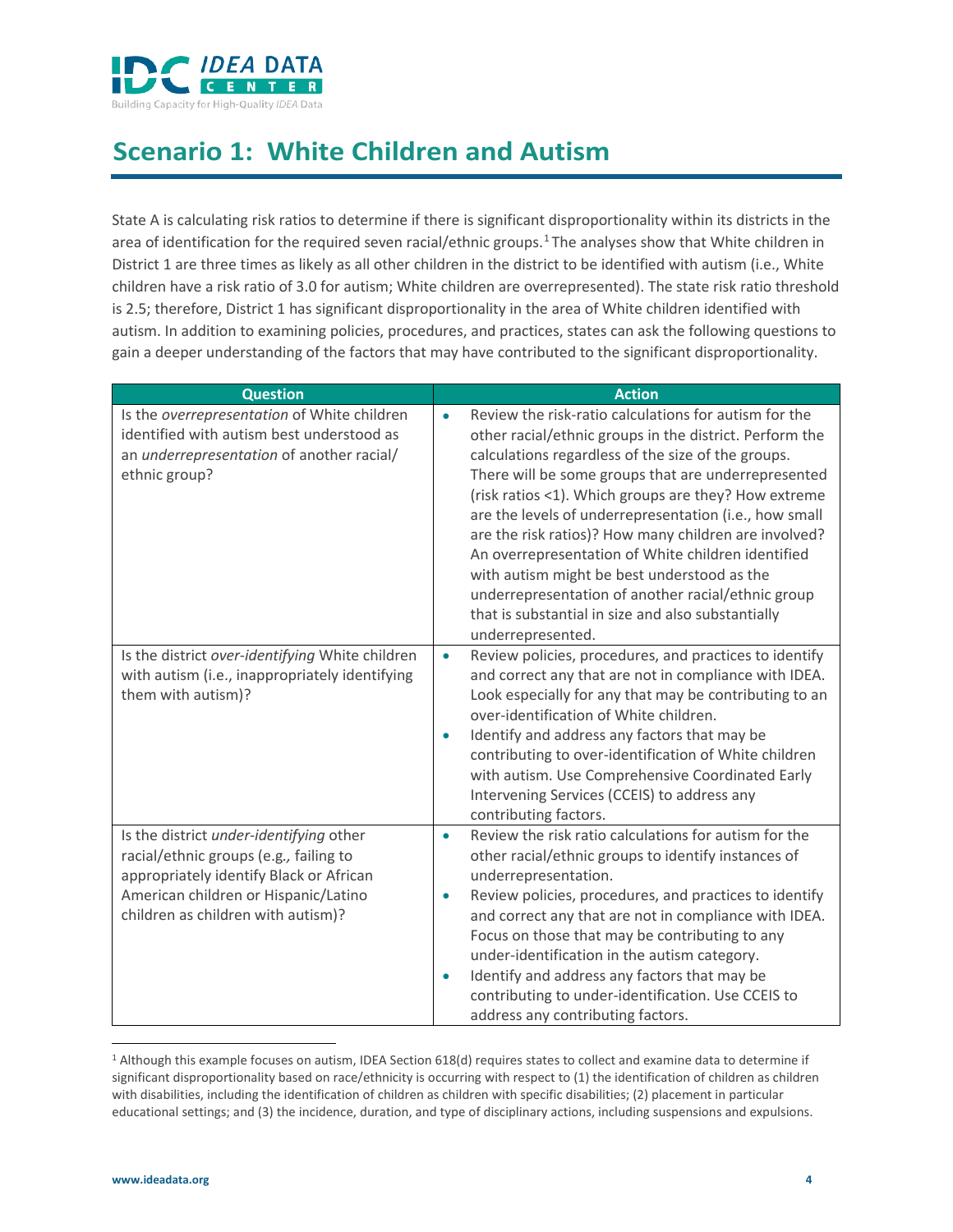

# **Scenario 2: Black Children and Emotional Disturbance, White Children and Other Health Impairment**

State A is calculating risk ratios to determine if there is significant disproportionality within its districts in the area of identification for the required seven racial/ethnic groups. The analyses show that Black children in District 3 are three times as likely as all other children in the district to be identified with emotional disturbance (i.e., Black children in the district have a risk ratio of 3.0 for emotional disturbance as compared to all non-Black children in the district; Black children are overrepresented). In addition, the analyses show that White children in District 3 are three times as likely as all other children in the district to be identified with other health impairments (i.e., White children in the district have a risk ratio of 3.0 for other health impairment as compared to all non-White children in the district; White children are overrepresented). The state risk ratio threshold is 2.5; therefore, District 3 has significant disproportionality in the areas of Black children identified with emotional disturbance and White children identified with other health impairment. In addition to examining policies, procedures, and practices, states can ask the following questions to gain a deeper understanding of the factors that may have contributed to the significant disproportionality.

| <b>Question</b>                                                                                                                                                                                                                                                                                                                                | <b>Action</b>                                                                                                                                                                                                                                                                                                                                                                                                                                                                                                                                                                                                                                                             |
|------------------------------------------------------------------------------------------------------------------------------------------------------------------------------------------------------------------------------------------------------------------------------------------------------------------------------------------------|---------------------------------------------------------------------------------------------------------------------------------------------------------------------------------------------------------------------------------------------------------------------------------------------------------------------------------------------------------------------------------------------------------------------------------------------------------------------------------------------------------------------------------------------------------------------------------------------------------------------------------------------------------------------------|
| Is the overrepresentation of Black children<br>identified with emotional disturbance best<br>understood as an underrepresentation of<br>another racial/ethnic group?<br>Is the overrepresentation of White children<br>identified with other health impairment best<br>understood as an underrepresentation of<br>another racial/ethnic group? | Review the risk-ratio calculations for emotional<br>$\bullet$<br>disturbance and other health impairment for the<br>other racial/ethnic groups in the district. Perform the<br>calculations regardless of the size of the groups.<br>There will be some groups that are underrepresented<br>(risk ratios <1). Which groups are they? How extreme<br>are the levels of underrepresentation (i.e., how small<br>are the risk ratios)? How many children are involved?<br>For example, are White children underrepresented in<br>the emotional disturbance category? Are Black<br>children underrepresented in the other health<br>impairment category? Consider whether the |
|                                                                                                                                                                                                                                                                                                                                                | identified overrepresentation is best understood as<br>underrepresentation of another racial/ethnic group.                                                                                                                                                                                                                                                                                                                                                                                                                                                                                                                                                                |
| Is the district over-identifying Black children<br>with emotional disturbance (i.e.,<br>inappropriately identifying them with<br>emotional disturbance)?                                                                                                                                                                                       | Review policies, procedures, and practices to identify<br>$\bullet$<br>and correct any that are not in compliance with IDEA.<br>Look especially for any that may be contributing to an<br>over-identification of Black children with emotional<br>disturbance or White children with other health                                                                                                                                                                                                                                                                                                                                                                         |
| Is the district over-identifying White children<br>with other health impairments (i.e.,<br>inappropriately identifying them with other<br>health impairment)?                                                                                                                                                                                  | impairment.<br>Identify and address any factors contributing to over-<br>$\bullet$<br>identification. Look especially for any that may be<br>contributing to an over-identification of Black children<br>with emotional disturbance or White children with<br>other health impairment. Use CCEIS to address any<br>contributing factors.                                                                                                                                                                                                                                                                                                                                  |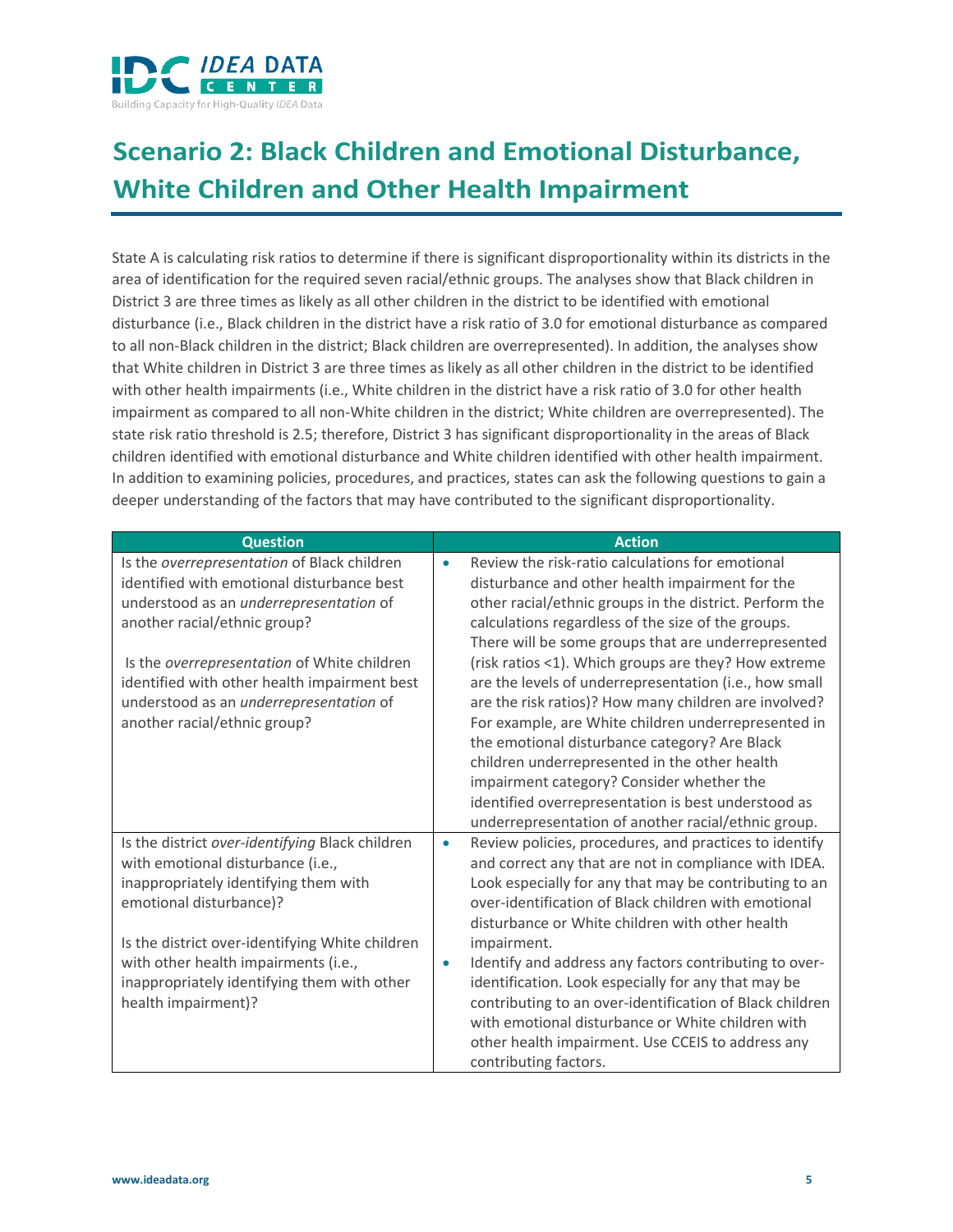

| <b>Question</b><br>Is the district under-identifying other<br>racial/ethnic groups (e.g., failing to<br>appropriately identify Black or African | <b>Action</b><br>Review the risk ratio calculations for both emotional<br>۰<br>disturbance and other health impairment for the<br>other racial/ethnic groups to identify instances of                                                                                |
|-------------------------------------------------------------------------------------------------------------------------------------------------|----------------------------------------------------------------------------------------------------------------------------------------------------------------------------------------------------------------------------------------------------------------------|
| American children as children with other<br>health impairment or White children as<br>children with emotional disturbance)?                     | underrepresentation.<br>For the areas of <i>underrepresentation</i> , review policies,<br>۰<br>procedures, and practices to identify and correct any<br>that are not in compliance with IDEA. Focus on those<br>that may be contributing to any under-identification |
|                                                                                                                                                 | in either emotional disturbance or other health<br>impairment categories.<br>Identify and address any factors contributing to<br>۰<br>under-identification. Use CCEIS to address any<br>contributing factors.                                                        |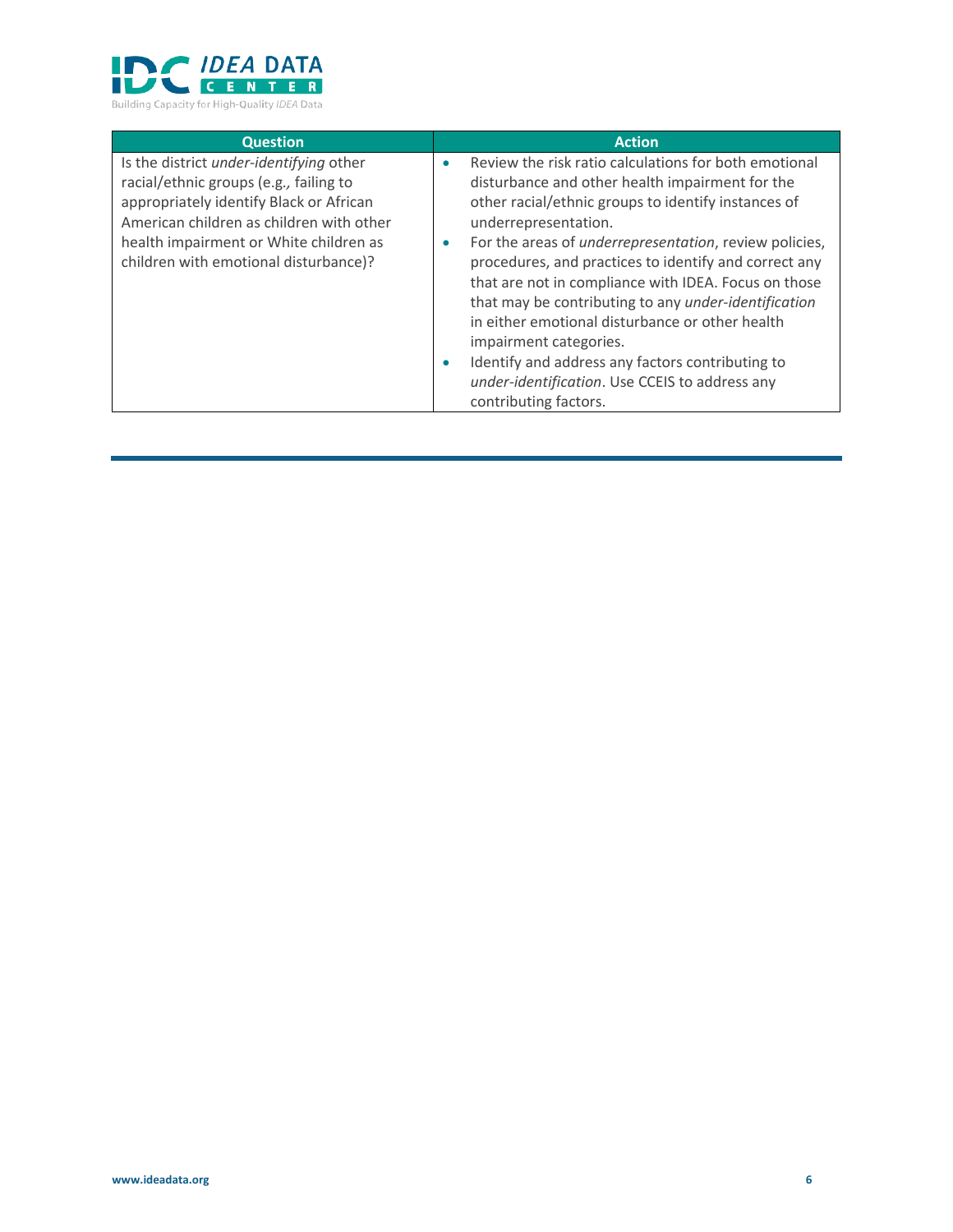

# **Scenario 3: White Children and Specific Learning Disability**

State A is calculating risk ratios to determine if there is significant disproportionality within its districts in the area of identification for the required seven racial/ethnic groups. The analyses show that White children in District 4 are three times as likely as all other children in the district to be identified with specific learning disability (i.e., White children in the district have a risk ratio of 3.0 for specific learning disability as compared to all non-White children in the district; White children are overrepresented). The state risk ratio threshold is 2.5; therefore, District 4 has significant disproportionality in the area of White children identified with specific learning disability. District 4 is continuing to experience rapid growth in its immigrant population, including a high percentage of children whose primary language spoken in the home is not English. In addition to examining policies, procedures, and practices, states can ask the following questions to gain a deeper understanding of the factors that may have contributed to the significant disproportionality.

| <b>Question</b>                                                                                                                                                             | <b>Action</b>                                                                                                                                                                                                                                                                                                                                                                                                                                                                                                                                                                                                                                                                                                                                                                                                    |
|-----------------------------------------------------------------------------------------------------------------------------------------------------------------------------|------------------------------------------------------------------------------------------------------------------------------------------------------------------------------------------------------------------------------------------------------------------------------------------------------------------------------------------------------------------------------------------------------------------------------------------------------------------------------------------------------------------------------------------------------------------------------------------------------------------------------------------------------------------------------------------------------------------------------------------------------------------------------------------------------------------|
| Is the overrepresentation of White children<br>identified with specific learning disability<br>best understood as an underrepresentation<br>of another racial/ethnic group? | Review the risk-ratio calculations for specific learning<br>$\bullet$<br>disability for the other groups in the district. Perform<br>the calculations regardless of the size of the groups.<br>There will be some groups that are underrepresented<br>(risk ratios < 1). Which groups are they? How extreme<br>are the levels of underrepresentation (i.e., how small<br>are the risk ratios)? How many children are involved?<br>For example, is there a large group of non-White<br>English learners with a risk ratio for specific learning<br>disability that is far below 1.0? Is the<br>overrepresentation of White children identified with<br>specific learning disability better understood as an<br>underrepresentation of non-White English learners<br>identified with specific learning disability? |
| Is the district over-identifying White children<br>with specific learning disability (i.e.,<br>inappropriately identifying them with specific<br>learning disability)?      | Review policies, procedures, and practices to identify<br>$\bullet$<br>and correct any that are not in compliance with IDEA.<br>Look especially for any that may be contributing to an<br>over-identification of White children with specific<br>learning disability.<br>Identify any factors contributing to the over-<br>۰<br>identification of White children with specific learning<br>disability. Use CCEIS to address any contributing<br>factors.                                                                                                                                                                                                                                                                                                                                                         |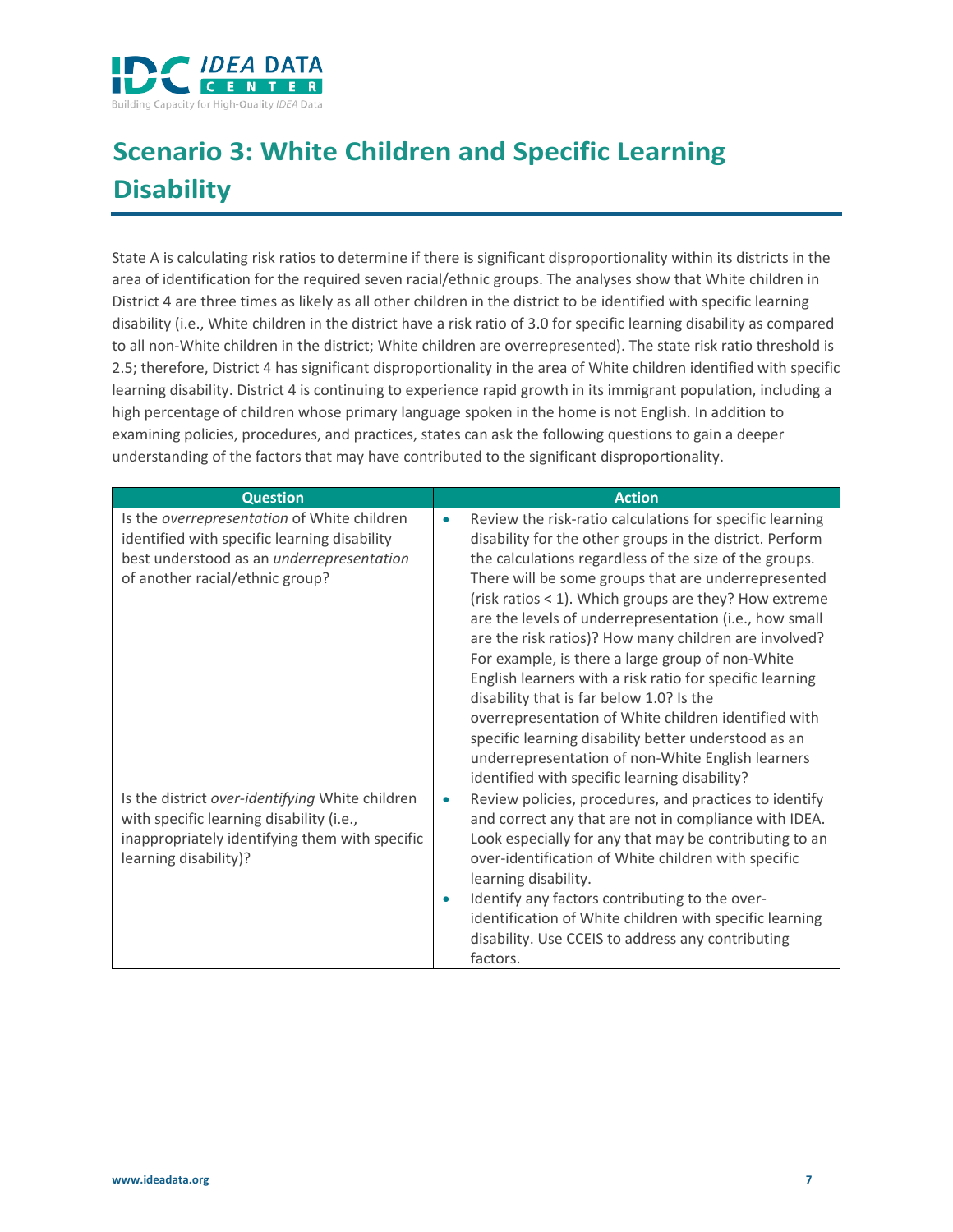

| <b>Question</b>                                                                                                                                                      | <b>Action</b>                                                                                                                                                                                                                                                                                                                                                                                                                                                                                                                                                                                                                                                                                                                                                                                                                                                                                                                                                                                                                                                                                                                                                                                                                                                                                     |
|----------------------------------------------------------------------------------------------------------------------------------------------------------------------|---------------------------------------------------------------------------------------------------------------------------------------------------------------------------------------------------------------------------------------------------------------------------------------------------------------------------------------------------------------------------------------------------------------------------------------------------------------------------------------------------------------------------------------------------------------------------------------------------------------------------------------------------------------------------------------------------------------------------------------------------------------------------------------------------------------------------------------------------------------------------------------------------------------------------------------------------------------------------------------------------------------------------------------------------------------------------------------------------------------------------------------------------------------------------------------------------------------------------------------------------------------------------------------------------|
| Is the district under-identifying other groups<br>(e.g., failing to appropriately identify non-<br>White English learners who have specific<br>learning disability)? | Review the risk ratio calculations for specific learning<br>$\bullet$<br>disability for the other racial/ethnic groups to identify<br>instances of underrepresentation.<br>For the areas of <i>underrepresentation</i> , review policies,<br>$\bullet$<br>procedures, and practices to identify and correct any<br>that are not in compliance with IDEA. Focus on those<br>that may be contributing to any under-identification<br>in the specific learning disability category. Pay close<br>attention to the requirement to evaluate children in<br>their primary language.<br>Identify and address any factors contributing to<br>۰<br>under-identification. Look especially for factors that<br>may be contributing to under-identification of specific<br>learning disability. For example, if non-White English<br>learners are under-identified with specific learning<br>disability, is the district having difficulty (1) hiring or<br>contracting with staff who can administer evaluations<br>in children's primary languages, or (2) differentiating<br>between challenges children face during their<br>development as English language learners and issues<br>resulting from the children having specific learning<br>disability? Use CCEIS to address any contributing<br>factors. |